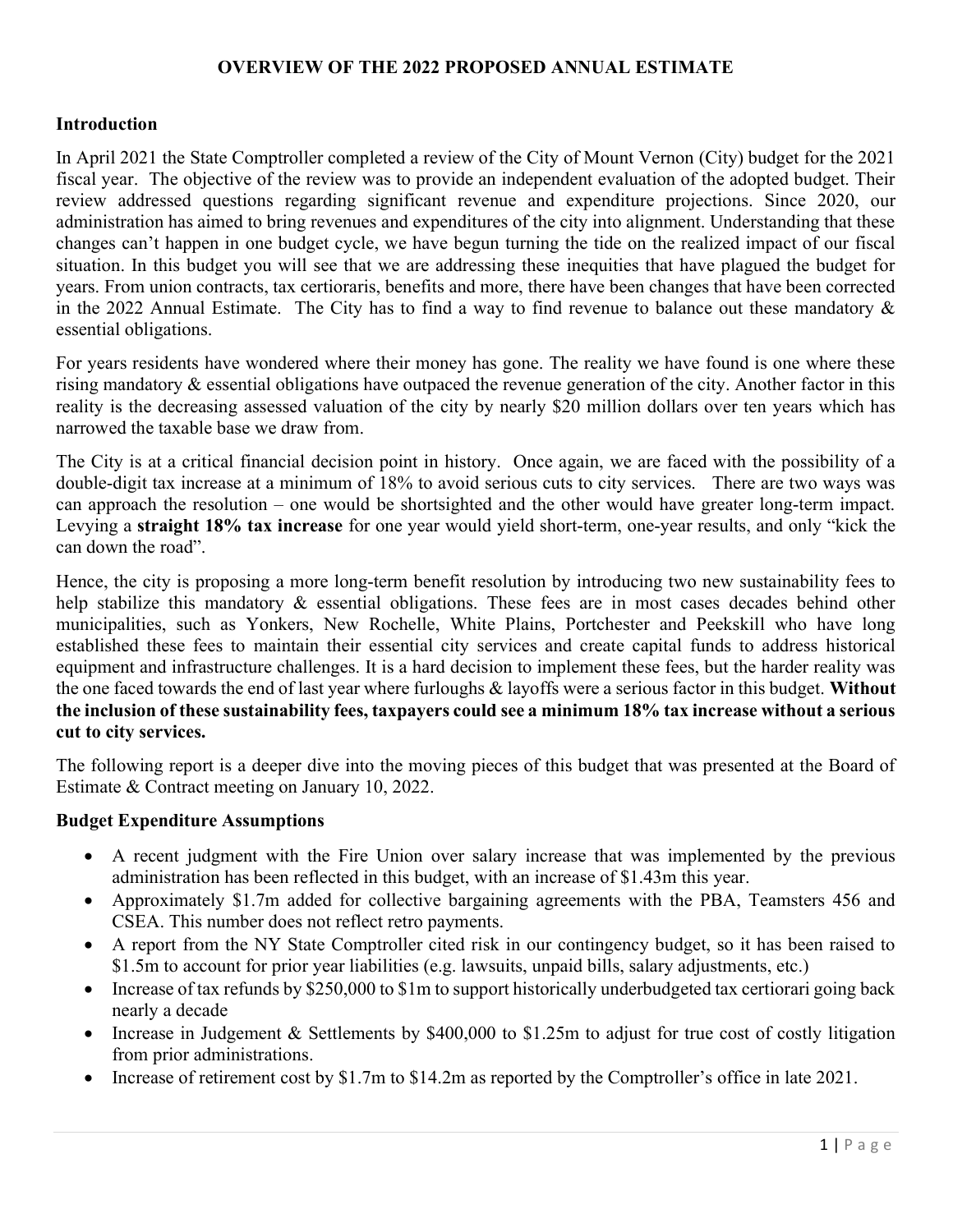# OVERVIEW OF THE 2022 PROPOSED ANNUAL ESTIMATE

- Increase of police overtime by \$200,000 to \$1.05m to reflect true cost that have been incurred due to the COVID-19 pandemic
- Allocated additional \$378k as an initial budget for the operation of Memorial Field.
- Rising insurance premiums have been represented in this budget bringing the total to \$1.46m a jump from 960k the prior year.

## Large Budget Reductions

- Offset by the influx of cash from the ARPA allocation to the city, a reduction in the Sanitary and Sewer outside contracts from \$650k to \$300k
- Reduced retired disabled firefighters from \$850k to \$552k based on an analysis of the true cost.

# Usage of Fund Balance

Not having any available fund balance is part of the contribution factors to the financial situation, especially connected to the number of large reductions from the reserves associated with the lawsuits and settlements. Namely, the \$4.5M garnishment, and most recent six figure settlements have drastically reduced our reserves.

## Implementation of Sewer & Refuse Sustainability Fee

- In an effort to showcase where taxpayer money is being spent the city is moving forward with the implementation of a Sewer & Refuse Sustainability fee. These fees will go directly to the operations of both sanitation and sewer operations for the city and help with purchasing of new equipment, capital investments in infrastructure and the daily operations of staff within these departments. The sewer sustainability fee will charge all users of the City of Mount Vernon's water system \$1.25 per 100 cubic feet of water usage.
- The refuse sustainability fee will charge all residential users who utilize the sanitization operations of the City \$200 per unit. For example, a 1-family house would be charged \$17 a month for sanitation. All commercial & industrial properties that utilize city sanitation operations would be charged a flat rate of \$2000 a year for these services. For large commercial & industrial companies a surcharge may be assessed.

## Revenues

- We have raised our budgeted sales tax amount to \$25.5m to reflect the strong growth of sales tax revenues the past two years.
- The city is anticipating generating nearly \$9m from the implementation of a Sewer & Refuse sustainability fee. This new revenue generating fee helps to offset the rising costs of municipal operations and creates a sustainable source of revenue to fund the department going forward. These revenues are anticipated to also be used to fund a capital budget to begin the renovation of DPW & Sewer infrastructure.
- The City of Mount Vernon will be utilizing \$5m from ARPA to offset budget shortfalls, and unexpected expenditures that have arisen from the pandemic.
- An analysis of the revenues generated from Parking Meter and Permit Fees showed a shortfall in 2021. However, the city saw an increase in the Fines and Forfeited Bail Criminal Court Fines (Parking Tickets) during this same period. The budget has reflected this change as an offset.

## Assessed Valuation

• The assessed valuation of the city has once again dropped to \$145,623,221 a decrease from last year of \$947,557. The City is in the process of hiring a Director of Economic Development & Empowerment to support the growth of the commercial  $\&$  industrial base of the city to help offset the decreasing assessed